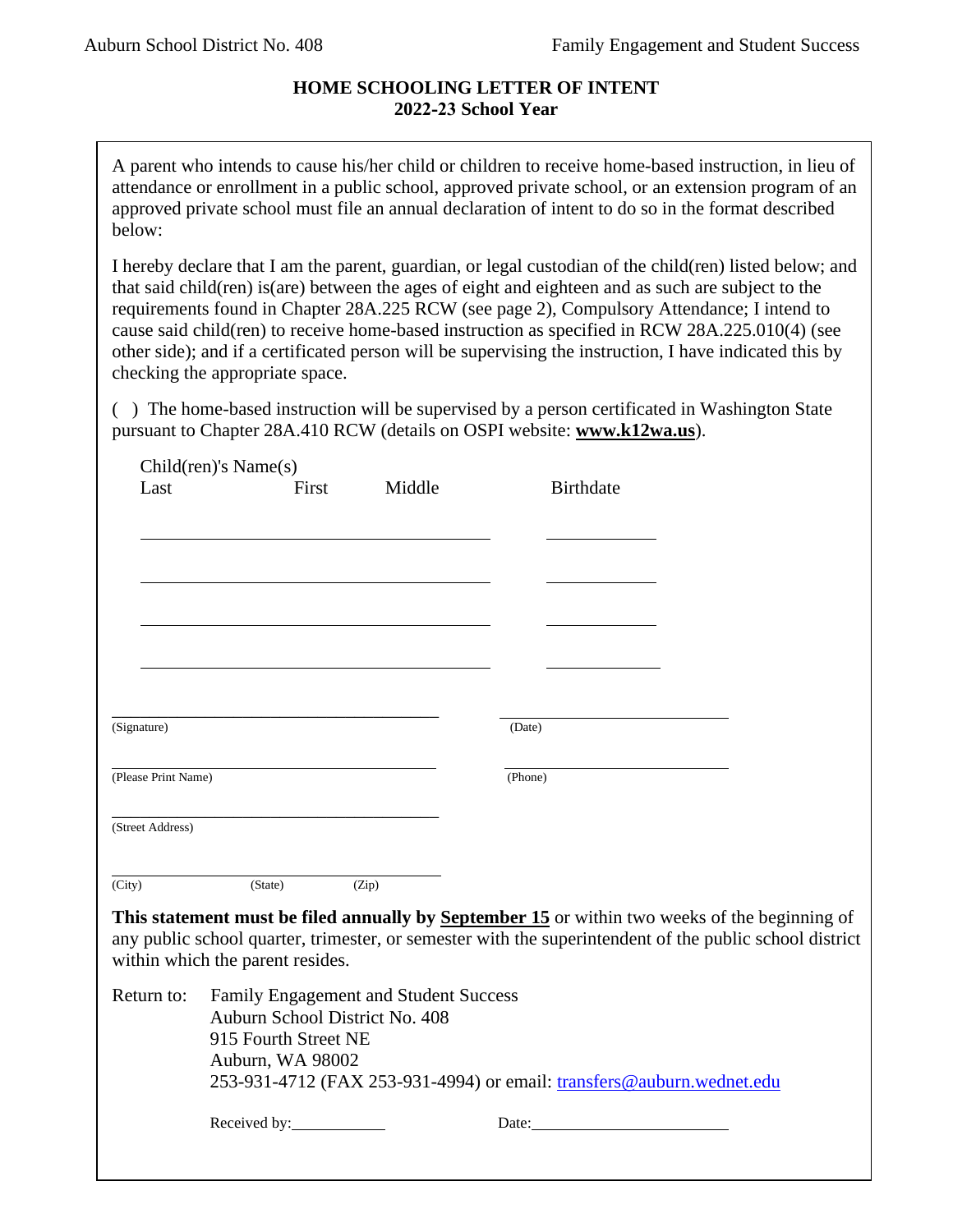## **RCW 28A.225.010**

Attendance mandatory—Age—Exceptions.

(1) All parents in this state of any child eight years of age and under eighteen years of age shall cause such child to attend the public school of the district in which the child resides and such child shall have the responsibility to and therefore shall attend for the full time when such school may be in session unless:

(a) The child is attending an approved private school for the same time or is enrolled in an extension program as provided in RCW 28A.195.010(4);

(b) The child is receiving home-based instruction as provided in subsection (4) of this section;

(c) The child is attending an education center as provided in chapter 28A.205 RCW;

(d) The school district superintendent of the district in which the child resides shall have excused such child from attendance because the child is physically or mentally unable to attend school, is attending a residential school operated by the department of social and health services or the department of children, youth, and families, is incarcerated in an adult correctional facility, or has been temporarily excused upon the request of his or her parents for purposes agreed upon by the school authorities and the parent: PROVIDED, That such excused absences shall not be permitted if deemed to cause a serious adverse effect upon the student's educational progress: PROVIDED FURTHER, That students excused for such temporary absences may be claimed as full-time equivalent students to the extent they would otherwise have been so claimed for the purposes of RCW 28A.150.250 and 28A.150.260 and shall not affect school district compliance with the provisions of RCW 28A.150.220;

(e) The child is excused from school subject to approval by the student's parent for a reason of faith or conscience, or an organized activity conducted under the auspices of a religious denomination, church, or religious organization, for up to two days per school year without any penalty. Such absences may not mandate school closures. Students excused for such temporary absences may be claimed as full-time equivalent students to the extent they would otherwise have been so claimed for the purposes of RCW 28A.150.250 and 28A.150.260 and may not affect school district compliance with the provisions of RCW 28A.150.220; or

(f) The child is sixteen years of age or older and:

(i) The child is regularly and lawfully employed and either the parent agrees that the child should not be required to attend school or the child is emancipated in accordance with chapter 13.64 RCW;

(ii) The child has already met graduation requirements in accordance with state board of education rules and regulations; or

(iii) The child has received a certificate of educational competence under rules and regulations established by the state board of education under RCW 28A.305.190.

(2) A parent for the purpose of this chapter means a parent, guardian, or person having legal custody of a child.

(3) An approved private school for the purposes of this chapter and chapter 28A.200 RCW shall be one approved under regulations established by the state board of education pursuant to RCW 28A.305.130.

(4) For the purposes of this chapter and chapter 28A.200 RCW, instruction shall be home-based if it consists of planned and supervised instructional and related educational activities, including a curriculum and instruction in the basic skills of occupational education, science, mathematics, language, social studies, history, health, reading, writing, spelling, and t[he developmen](http://app.leg.wa.gov/RCW/default.aspx?cite=28A.195.010)t of an appreciation of art and music, provided for a number of hours equivalent to the total annual program hours per grade level established for approved private schools under RCW 28A.195.010 and 28A.195.040 and if such activities are:

(a) Provided by a parent who is instructing his or her child only and are supervised by a certificated person. A certificated person for purposes of this chapter and chapter 28A.200 RCW shall be a person certified under chapter 28A.410 RCW. For purposes of this section, "supervised by a certificated person" means: The planning by the certificated person and the parent of objectives consistent with this subsection; a minimum each month of an average of one contact hour per week with the child being supervised by the certificated person; and evaluation of such child's progress by the certificated person. The number of children supervised by the certificated person shall not exceed thirty for purposes of this subsection; or

(b) Provided by a parent who is instructing his or her child only and who has either earned forty-five college-level quarter credit hours or its equivalent in semester hours or has completed a course in home-based instruction at a postsecondary institution or a vocational-technical institute; or

(c) Provided by a parent who is deemed sufficiently qualified to provide home-based instruction by the superintendent of the local school district in which the child resides.

(5) The legislature recognizes that home-based instruction is less structured and more experiential than the instruction normally provided in a classroom setting. Therefore, the provisions of subsection (4) of this section relating to the nature and quantity of instructional and related educational activities shall be liberally construed.